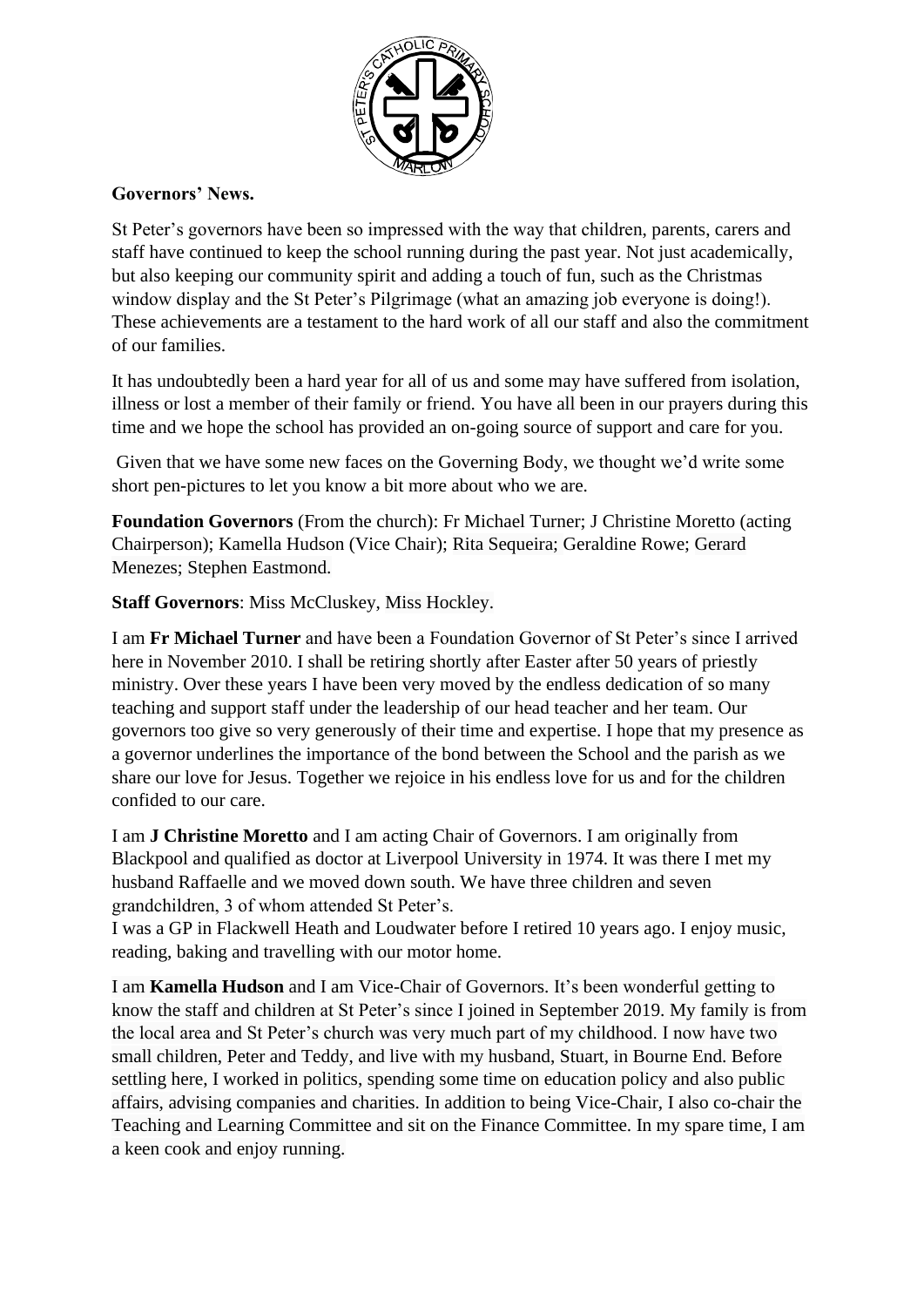Hi I am **Rita Sequeira**, originally from Mangalore, a beautiful coastal port town south of Goa, India. I now reside in Marlow with my husband Godwyn and my two girls. I have been associated with St Peter's School since 2013 when my youngest started school. I took on the role of the Foundation Governor mainly to be a part of my child's school, to get to know the staff and support the Senior Leadership and staff to provide excellent care and education to children. My youngest has since moved to the local Grammar school, but I have kept my ties with St Peter's. I am a health and safety governor and co-chair the Teaching and Learning Committee, my main focus being Numeracy. I work in the IT industry as an Agile Delivery Manager and have a Master's degree in Mobile & Telecommunication from Oxford Brookes University.

I am your new Foundation Governor, **Geraldine Rowe**. I go to St. Peter's church and my background is in Educational Psychology. I have three grown-up children and a little grandson, and my hobbies include singing, rowing on the river and gardening. I have recently written a book, *It's Our School, It's Our Time* about teachers and children making classroom decisions together. I am the governor for Inclusion and Participation - making sure that nobody gets left out or left behind or is unfairly treated by the way we do things here.

Hi, my name is **Gerard Menezes** and I have been a Foundation Governor at St Peter's Catholic Primary School since Jan 2020. I live in Marlow with my wife, Deborah and son, Gareth who studies at a local secondary school. We are first generation immigrants to the UK.

My professional and educational background includes a Masters degree in Earth Science and a MBA in Human Resources Management. I possess industry experience as a Petroleum Geologist, and have served in various public service roles across Mineral Exploration, Environment, and Education.

I have also successfully reinvented myself as a Project Improvement Professional, helping blue chip clients across EMEAR achieve capital discipline through project benchmarking. During the pandemic, I have been active across the adult social care and special educational need services.

My motivation as a Foundation Governor is to help every child at our school thrive and celebrate their unique abilities. I intend to support our children in fulfilling their potential through providing equal opportunities. I also wish to ensure public sector funding can deliver value for our future generations through better educational outcomes

Hello I'm **Stephen Eastmond** and have served as a Governor since 2017. My wife Nuala, 4 children and I arrived in Marlow from Ireland in 1991. Two of our children then went to St Peters Catholic School (reception and year one). Our other two children followed and our youngest daughter was born in Marlow and she followed on to St Peters. They all got on well at school and went on to University and are all now gainfully employed in the UK, Netherlands and USA. I was a member of the St Peters PTA for several years and the most fun was helping to teach the children cycling proficiency. I am a Chartered accountant and retired from my Maidenhead practice last year.